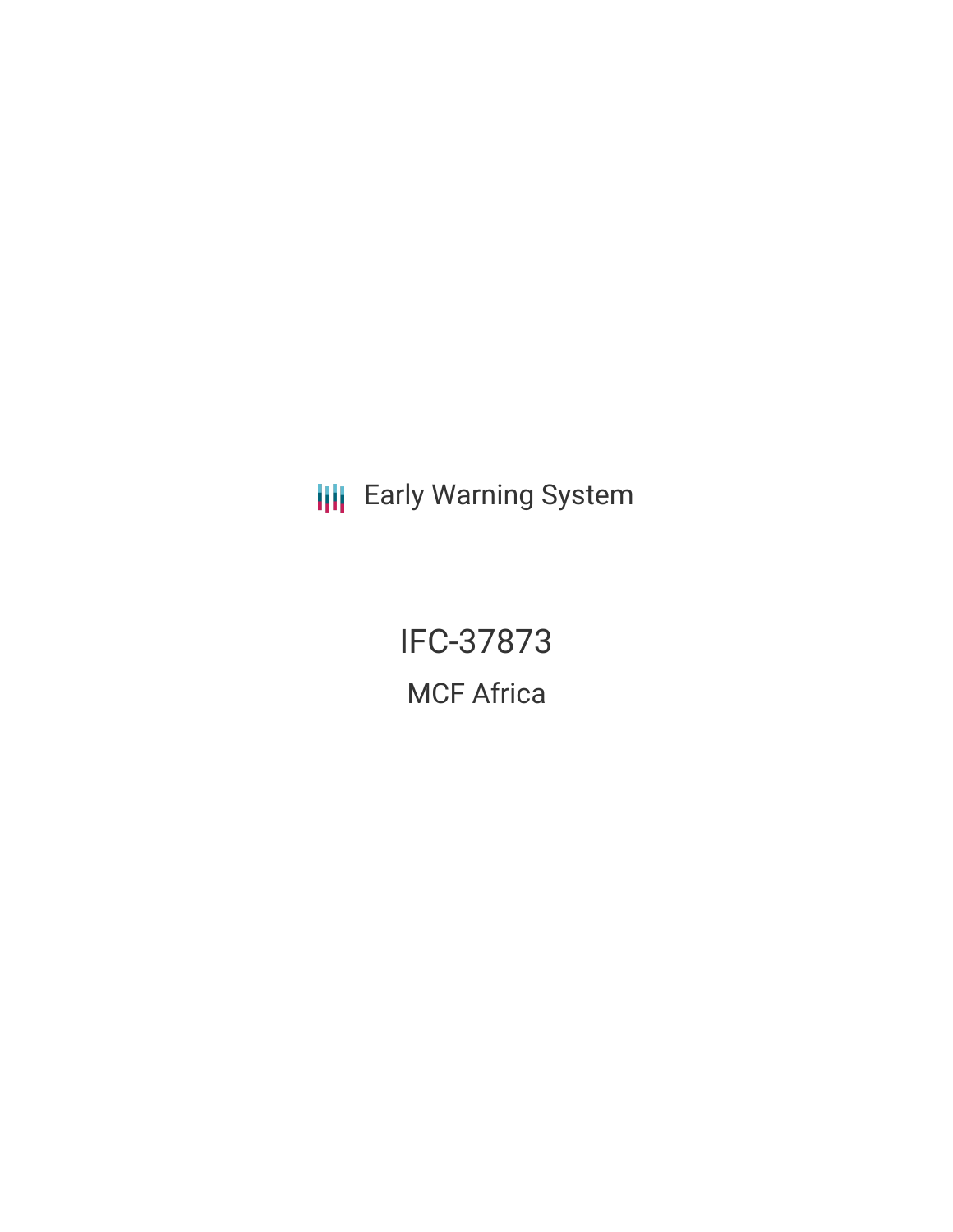

# **Quick Facts**

| <b>Countries</b>              | Kenya                                   |
|-------------------------------|-----------------------------------------|
| <b>Financial Institutions</b> | International Finance Corporation (IFC) |
| <b>Status</b>                 | Proposed                                |
| <b>Bank Risk Rating</b>       | U                                       |
| <b>Voting Date</b>            | 2016-09-30                              |
| <b>Borrower</b>               | <b>MEDICAL CREDIT FUND</b>              |
| <b>Sectors</b>                | <b>Education and Health</b>             |
| <b>Project Cost (USD)</b>     | $$16.20$ million                        |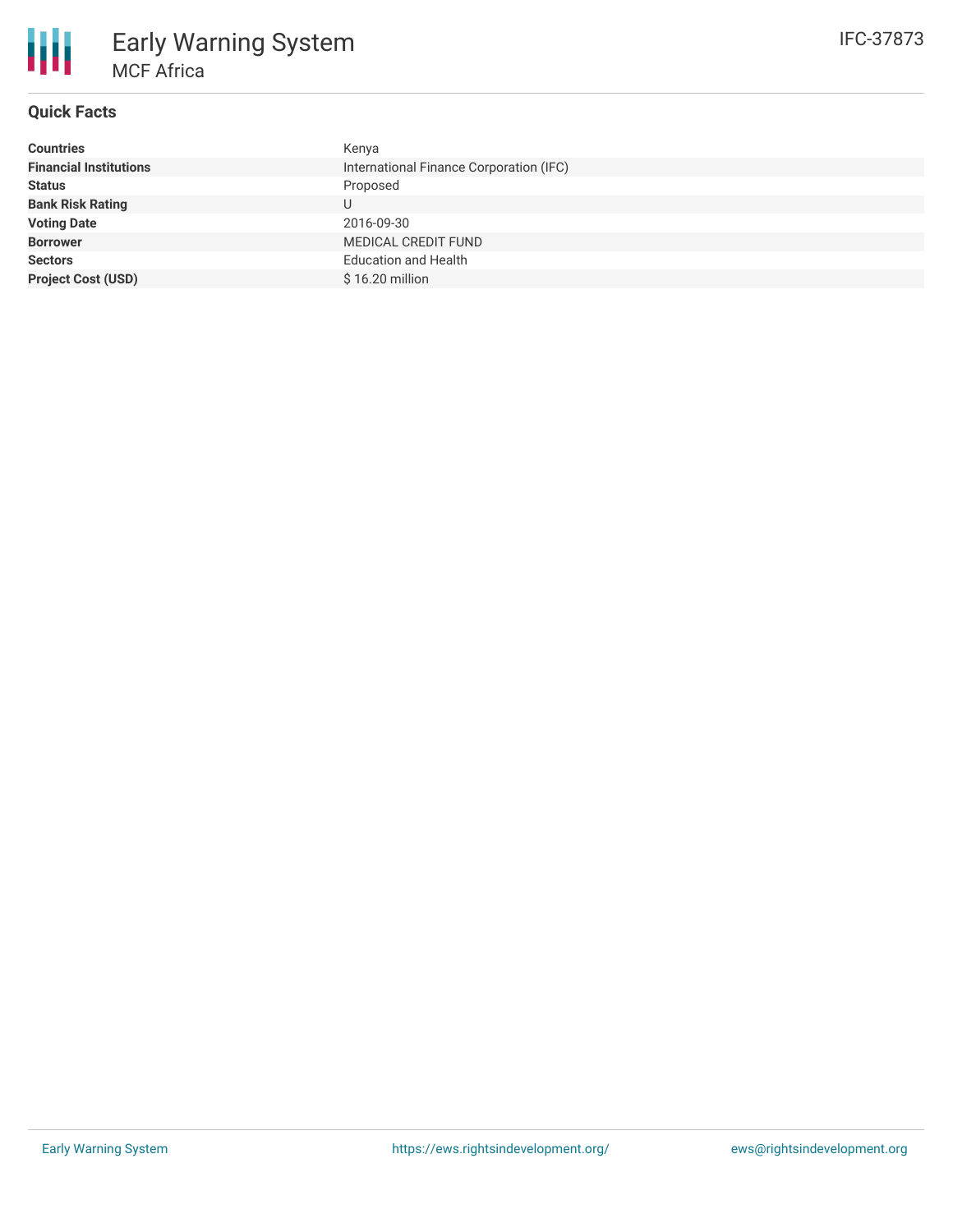

## **Project Description**

The Medical Credit Fund (MCF) is a financing and technical assistance vehicle with a mandate to improve access to quality healthcare for underserved populations in Sub-Saharan Africa. It has successfully served the smaller end of the small and medium enterprise ("SME") sector, including many first-time borrowers, for the last six years. To date, it has built partnerships with 10 local commercial banks in Kenya, Tanzania, Ghana and Nigeria, and has jointly extended 868 loans to healthcare providers, totaling over US\$16.2 million, with MCF itself funding US\$7.8 million.

MCF has identified an opportunity to scale-up its activities to serve more and larger healthcare SMEs on the continent, including businesses that cater to the health sector as well as health providers. To fund this scale-up and broadening of scope, MCF is raising US\$35-40 million in additional financing (the "Project").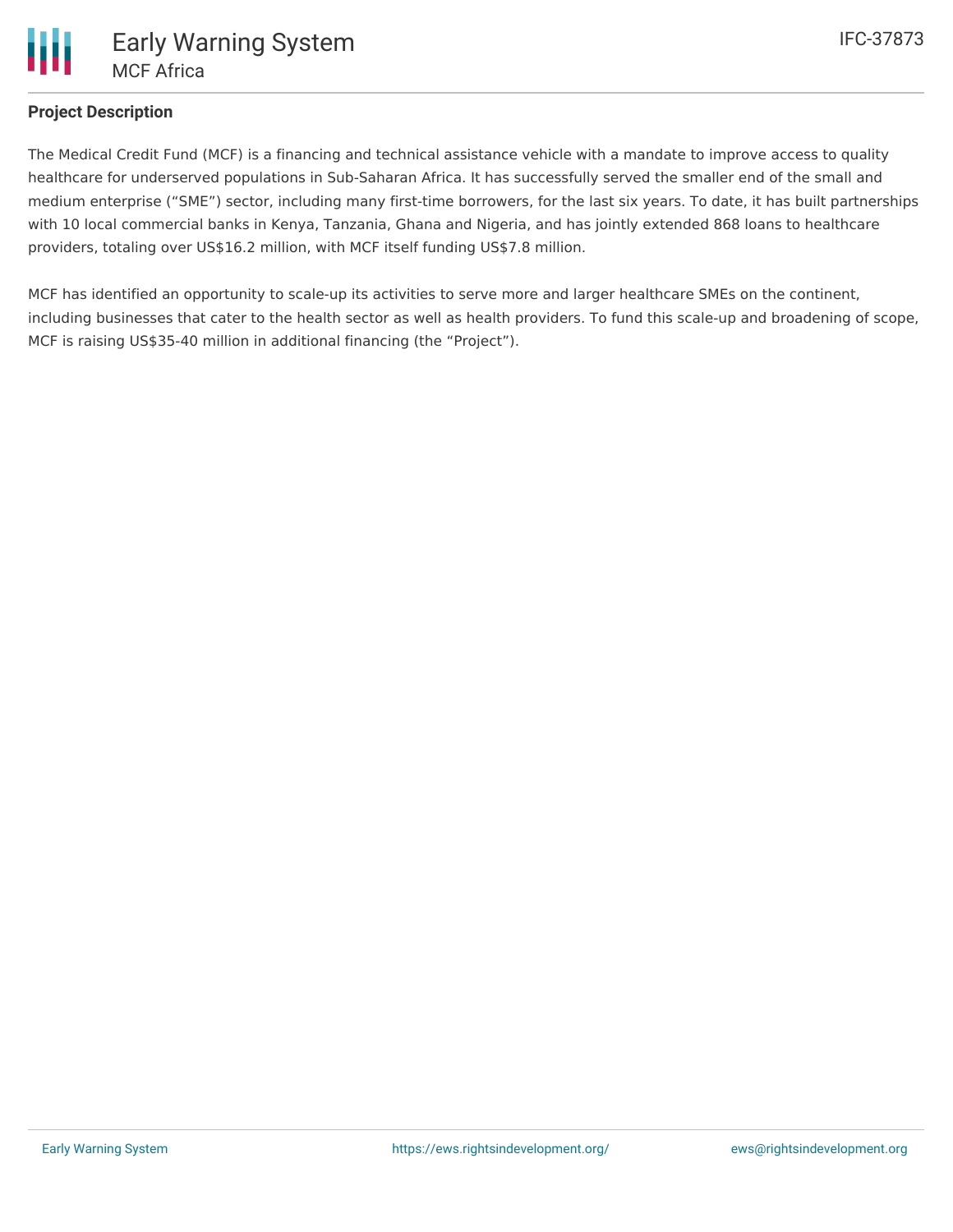### **Investment Description**

• International Finance Corporation (IFC)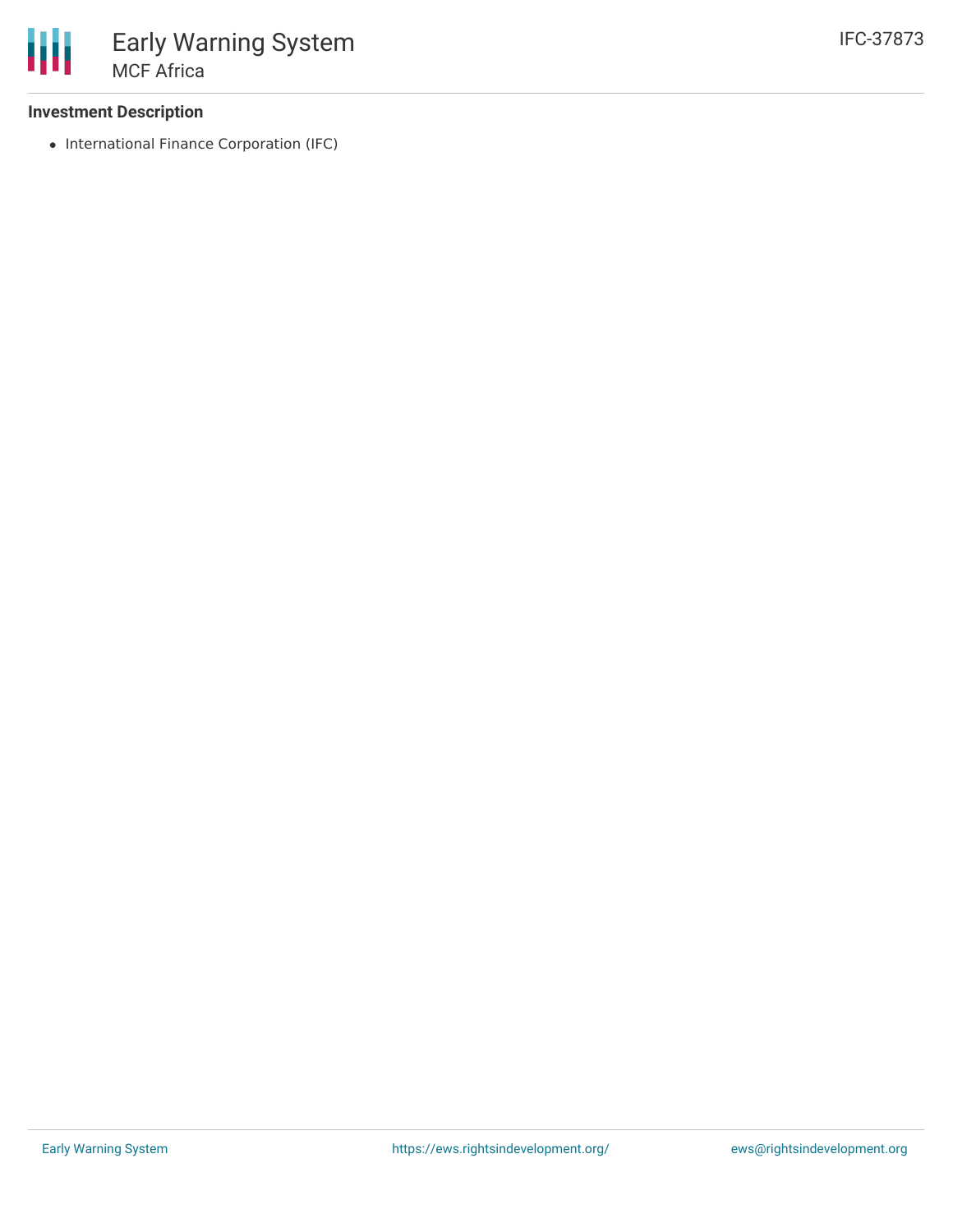### **Contact Information**

Dorien Mulder Investment Manager

MEDICAL CREDIT FUND Trinity Building C • Pietersbergweg 17 1105 BM Amsterdam • the Netherlands T +31 (0) 20 566 7121 • M +31 (0) 65 319 5853

#### ACCOUNTABILITY MECHANISM OF IFC

The Compliance Advisor Ombudsman (CAO) is the independent complaint mechanism and fact-finding body for people who believe they are likely to be, or have been, adversely affected by an IFC or MIGA- financed project. If you submit a complaint to the CAO, they may assist you in resolving a dispute with the company and/or investigate to assess whether the IFC is following its own policies and procedures for preventing harm to people or the environment. If you want to submit a complaint electronically, you can email the CAO at CAO@worldbankgroup.org. You can learn more about the CAO and how to file a complaint at http://www.cao-ombudsman.org/